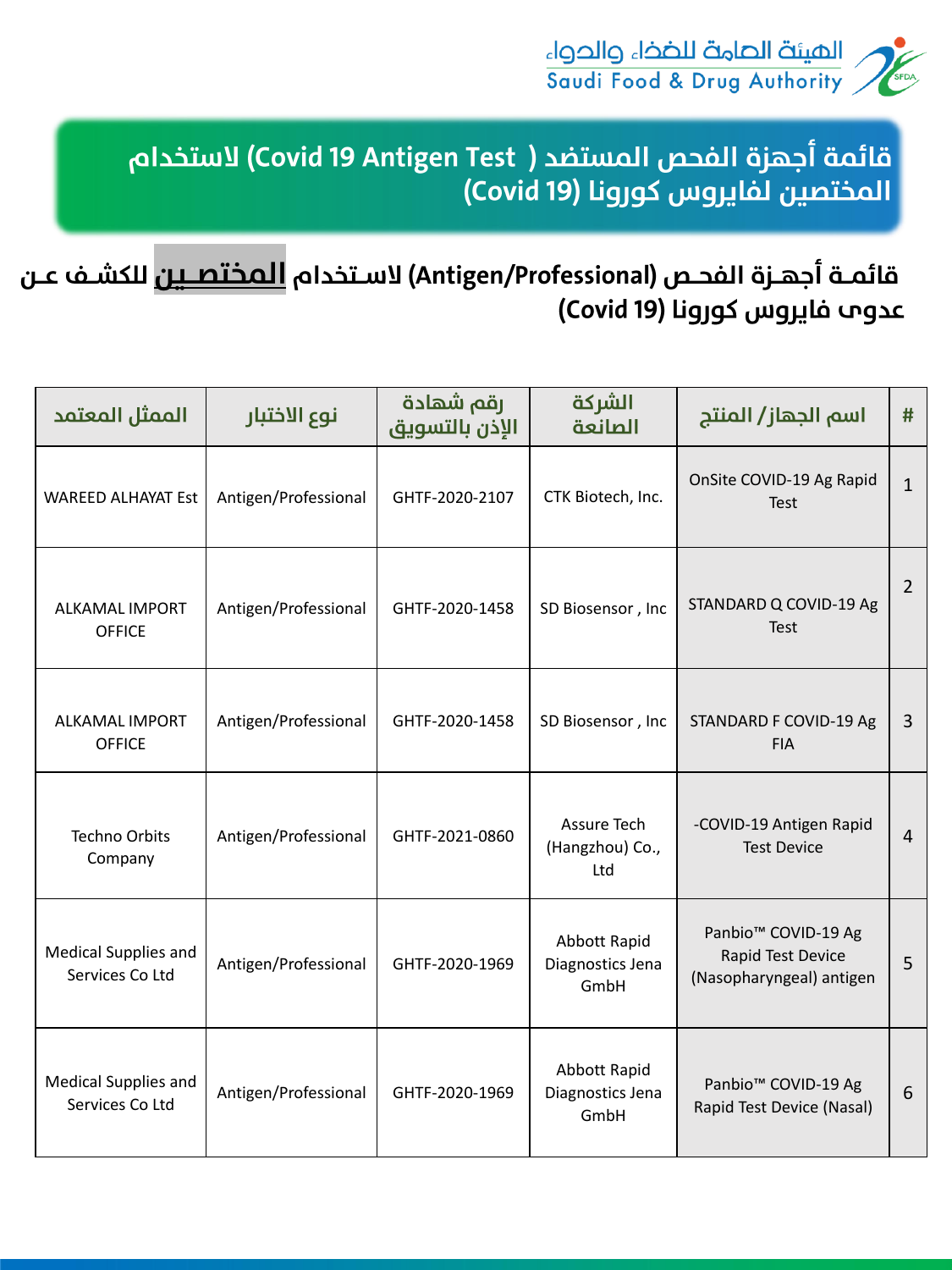

## قائمــة أجهــزة الفحــص (Antigen/Professional) لاســتخدام <mark>الـمختصــين</mark> للكشــف عــن عدوم فايروس كورونا (Covid 19)

| الممثل المعتمد                                               | نوع الاختبار         | رقم شهادة<br>الإذن بالتسويق | الشركة الصانعة                                        | اسم الجهاز/ المنتج                                               | #  |
|--------------------------------------------------------------|----------------------|-----------------------------|-------------------------------------------------------|------------------------------------------------------------------|----|
| Regulatory<br><b>Standards</b><br><b>Consultation Office</b> | Antigen/Professional | MDMA-1-2020-<br>1561        | <b>GUANGZHOU</b><br><b>Wondfo Biotech</b><br>Co., Ltd | Finecare 2019-nCoV<br><b>Antigen Test</b>                        |    |
| Regulatory<br><b>Standards</b><br><b>Consultation Office</b> | Antigen/Professional | MDMA-1-2020-<br>1561        | <b>GUANGZHOU</b><br><b>Wondfo Biotech</b><br>Co., Ltd | Wondfo 2019-nCoV<br><b>Antigen Test (Lateral Flow</b><br>Method) | 8  |
| Regulatory<br><b>Standards</b><br><b>Consultation Office</b> | Antigen/Professional | MDMA-1-2020-<br>1561        | <b>GUANGZHOU</b><br><b>Wondfo Biotech</b><br>Co., Ltd | Wondfo Influenza/2019-<br>nCoV Antigen Combo Test                | 9  |
| Basamaa Al Khaleej<br><b>Trading</b><br>Establishment        | Antigen/Professional | MDMA-1-2020-<br>2133        | <b>BIOMEDOMICS,</b><br><b>INC</b>                     | SARS-CoV-2 Antigen Test<br>Kit (LFIA)                            | 10 |
| AlTamayyuz AlWiqai                                           | Antigen/Professional | GHTF-2020-2161              | Access Bio, INC                                       | -CareStartTM COVID-19<br>Antigen                                 | 11 |
| <b>Farabi Trading</b><br>Establishment                       | Antigen/Professional | GHTF-2021-1066              | Jiangsu Mole<br><b>Bioscience Co.Ltd</b>              | SARS-CoV-2 Antigen Test<br>Cassette                              | 12 |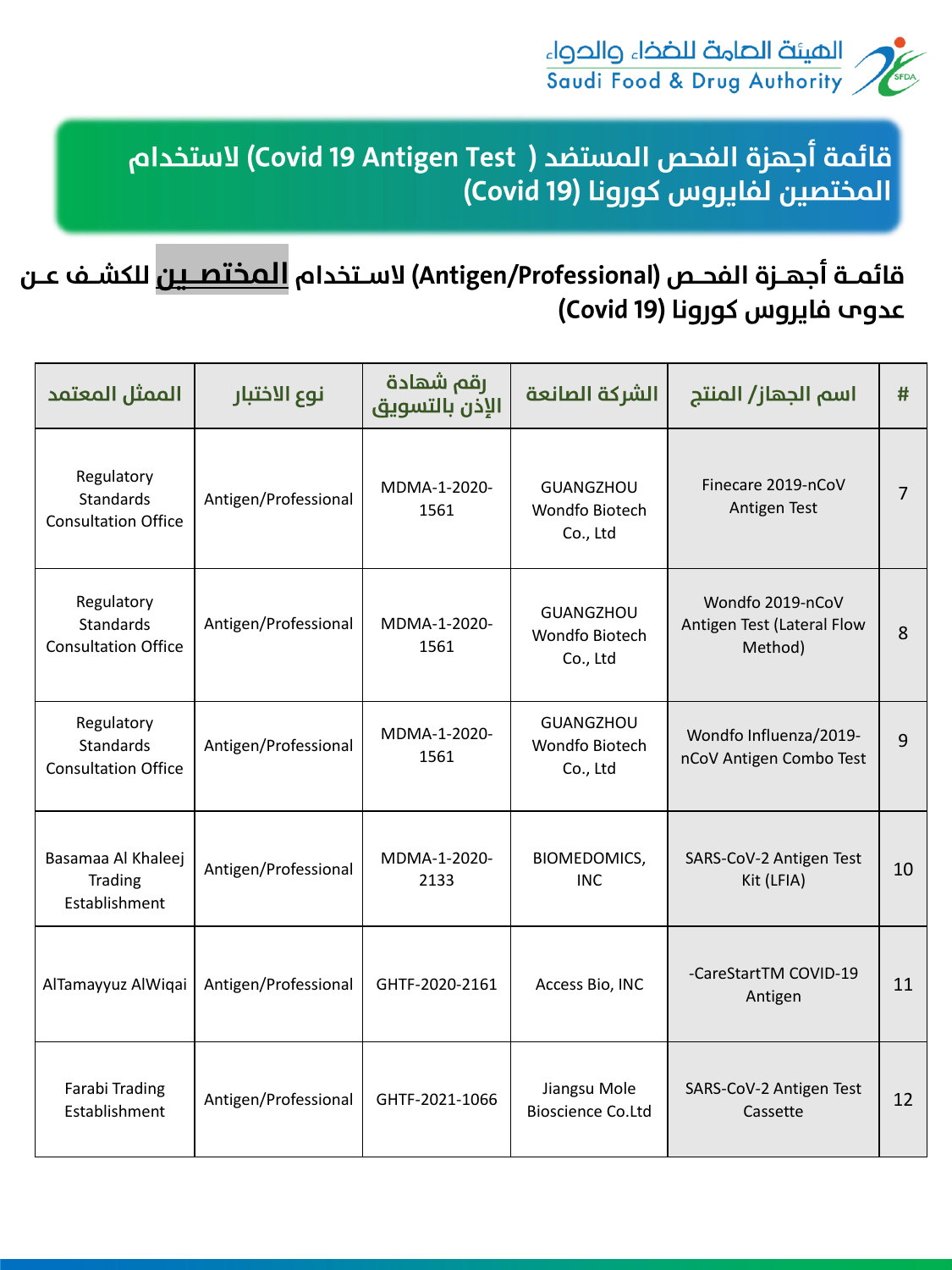

#### قائمــة أجهــزة الفحــص (Antigen/Professional) لاســتخدام <mark>الـمختصــين</mark> للكشــف عــن عدوم فايروس كورونا (Covid 19)

| الممثل المعتمد                                                          | نوع الاختبار         | رقم شهادة<br>الإذن بالتسويق | الشركة الصانعة                                                       | اسم الجهاز/ المنتج                                           | #  |
|-------------------------------------------------------------------------|----------------------|-----------------------------|----------------------------------------------------------------------|--------------------------------------------------------------|----|
| <b>Bio Standards LLC</b>                                                | Antigen/Professional | GHTF-2021-1196              | <b>ACON LABORATORIES,</b><br>INC.                                    | -Flowflex SARS-CoV-2<br>Antigen Rapid Test                   | 13 |
| Abdulla Fouad For<br><b>Medical Supplies</b><br>and Services<br>Company | Antigen/Professional | GHTF-2021-1703              | moLab GmbH                                                           | mö-screen Corona<br>Antigen Test                             | 14 |
| <b>Arabian Medical</b><br>and<br><b>Pharmaceutical Co</b>               | Antigen/Professional | MDMA-1-2022-<br>0044        | Jiangsu Medomics<br><b>Medical Technology</b><br>Co. Ltd.            | SARS-CoV-2 Antigen<br>Test Kit (LFIA)                        | 15 |
| Watan Al Raha<br>medical Est                                            | Antigen/Professional | GHTF-2020-1623              | <b>ANHUI DEEPBLUE</b><br><b>MEDICAL</b><br><b>TECHNOLOGY Co. Ltd</b> | COVID-19(SARS-CoV-<br>2) Antigen Test<br>Kit(Colloidal Gold) | 16 |
| Artat company for<br><b>Medical Devices</b>                             | Antigen/Professional | MDMA-1-2021-<br>0345        | BioNote, Inc                                                         | NowCheck COVID-19 Ag<br><b>Test</b>                          | 17 |
| Abdulla Fouad For<br><b>Medical Supplies</b><br>and Services<br>Company | Antigen/Professional | GHTF-2021-1519              | <b>Quidel Corporation</b>                                            | QuickVue SARS Antigen<br><b>Test</b>                         | 18 |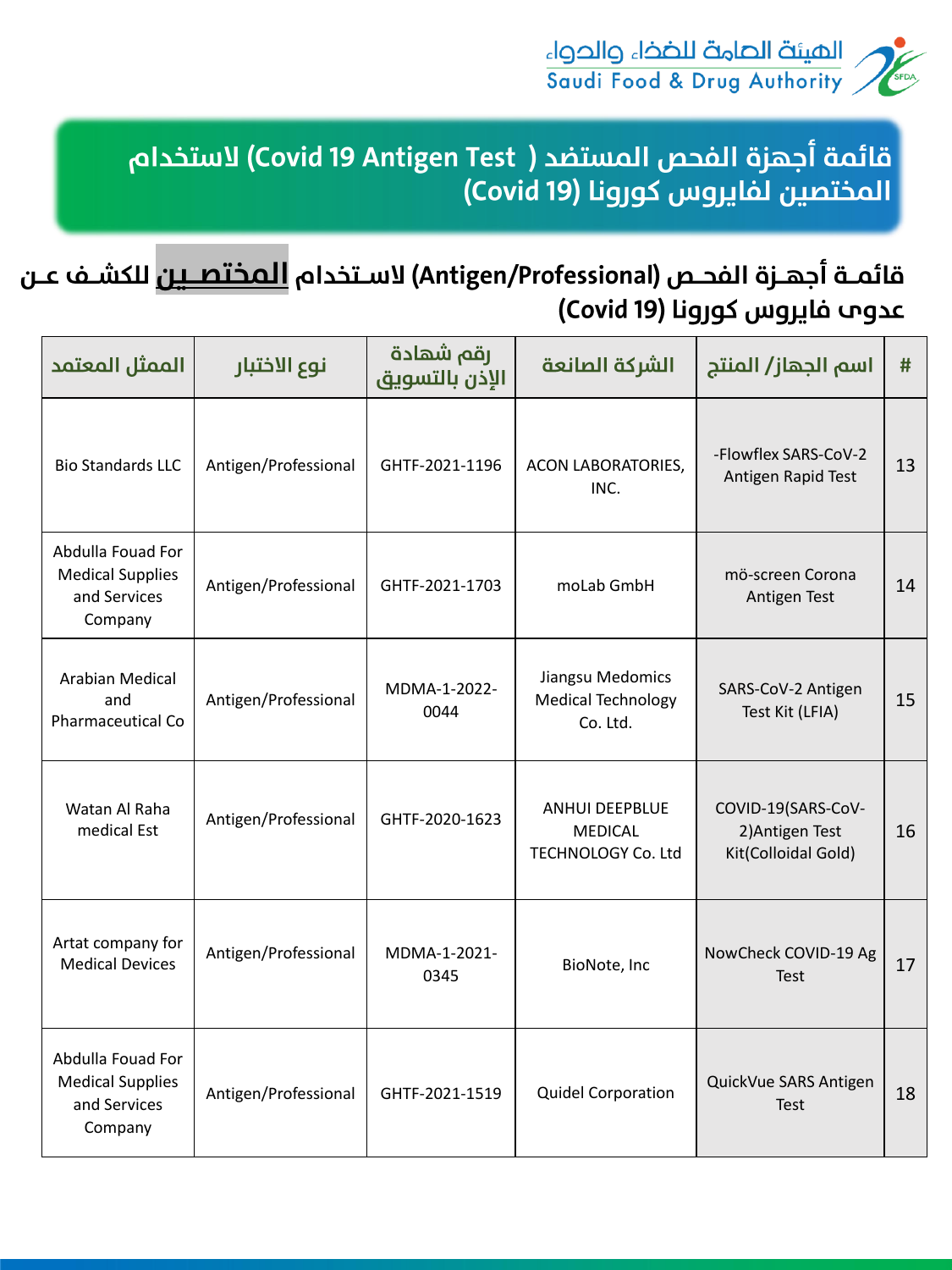

# قائمــة أجهــزة الفحــص (Antigen/Professional) لاســتخدام <mark>الـمختصــيـن</mark> للكشــف عــن عدوم فايروس كورونا (Covid 19)

| الممثل المعتمد                                                          | نوع الاختبار         | رقم شهادة<br>الإذن<br>بالتسويق | الشركة الصانعة                                                          | اسم الجهاز/ المنتج                                                                          | #  |
|-------------------------------------------------------------------------|----------------------|--------------------------------|-------------------------------------------------------------------------|---------------------------------------------------------------------------------------------|----|
| Abdulla Fouad For<br><b>Medical Supplies</b><br>and Services<br>Company | Antigen/Professional | GHTF-2020-1626                 | <b>Quidel Corporation</b>                                               | Sofia SARS Antigen FIA                                                                      | 19 |
| Elaj Act Trading<br>Establishmen                                        | Antigen/Professional | MDMA-1-2022-<br>0146           | Innovita (Tangshan)<br><b>Biological</b><br>Technology Co. LTD          | 2019-nCoV Ag Test (Latex<br>Chromatography Assay)                                           | 20 |
| Al Abreez Medical<br>Est                                                | Antigen/Professional | GHTF-2021-1683                 | <b>Btijing Applied</b><br>Biologicnl<br>Ttchnologic Co. Ltd.,<br>(XABT) | 2019-nCoV Antigen Rapid<br><b>Test Cassette</b><br>Nasopharyngeal and<br>Oropharyngeal Swab | 21 |
| <b>Bio Standards LLC</b>                                                | Antigen/Professional | MDMA-1-2022-<br>0128           | <b>BioTeke Corporation</b><br>(Wuxi) Co., Ltd                           | SARS-CoV-2 Antigen Test<br>Kit (colloidal gold method)                                      | 22 |
| Smart<br>Development<br><b>Medical Company</b>                          | Antigen/Professional | MDMA-1-2022-<br>0160           | Singuway Biotech Inc                                                    | COVID-19 Antigen Test Kit<br>(Colloidal Gold) (Cassette)                                    | 23 |
| <b>Roche Diagnostics</b><br>Saudi Arabia<br>Limited                     | Antigen/Professional | GHTF-2021-1347                 | SD Biosensor, Inc.                                                      | SARS-CoV-2 Rapid Antigen<br><b>Test</b>                                                     | 24 |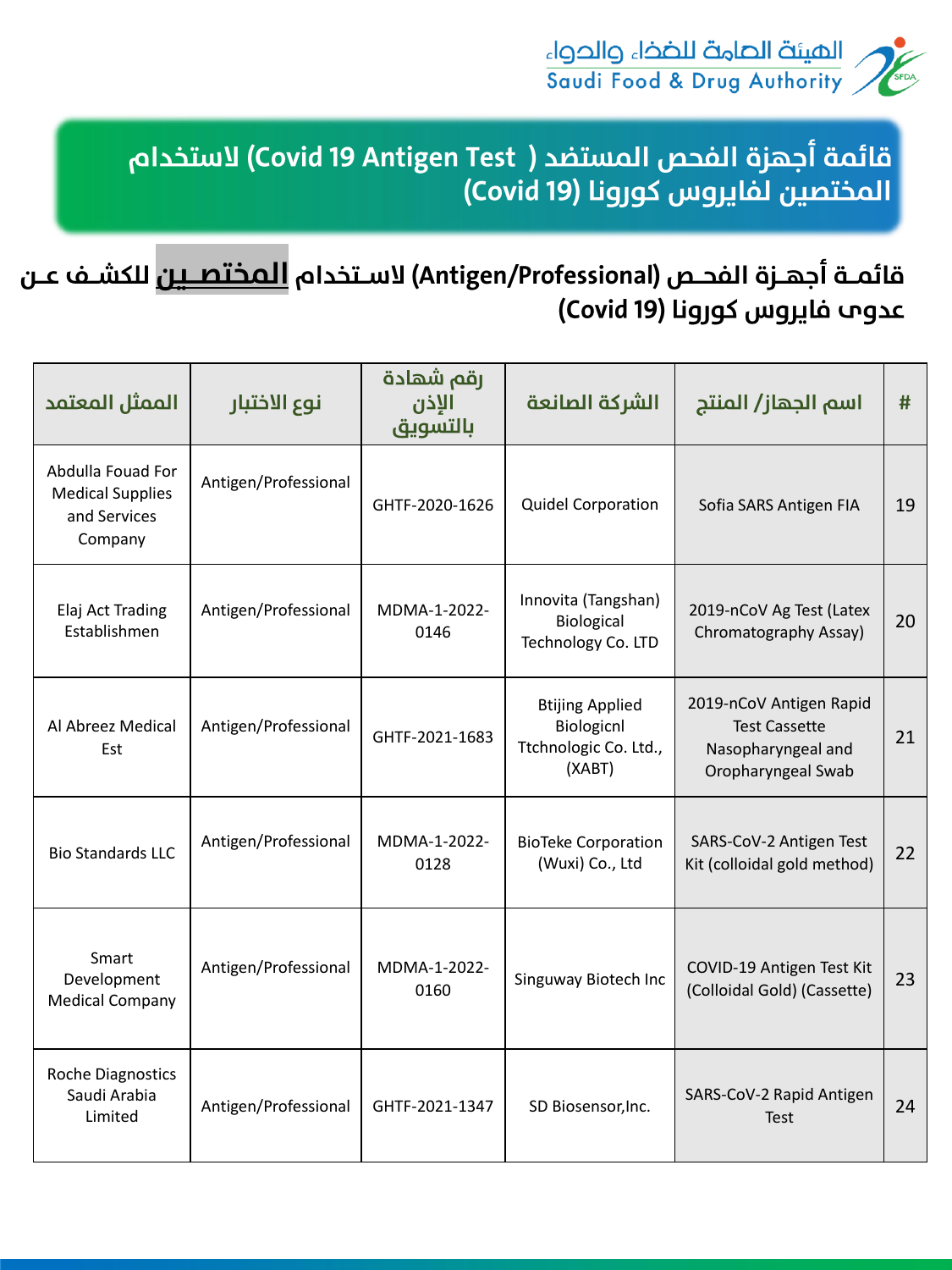

# قائمــة أجهــزة الفحــص (Antigen/Professional) لاســتخدام <mark>الـمختصــيـن</mark> للكشــف عــن عدوم فايروس كورونا (Covid 19)

| الممثل المعتمد                                                          | نوع الاختبار         | رقم شهادة<br>الإذن بالتسويق | الشركة الصانعة                                       | اسم الجهاز/ المنتج                                                   | #  |
|-------------------------------------------------------------------------|----------------------|-----------------------------|------------------------------------------------------|----------------------------------------------------------------------|----|
| <b>Roche Diagnostics</b><br>Saudi Arabia<br>Limited                     | Antigen/Professional | GHTF-2021-1347              | SD Biosensor, Inc.                                   | SARS-CoV-2 Rapid Antigen<br><b>Test Nasal</b>                        | 25 |
| <b>Techno Orbits</b><br>Company                                         | Antigen/Professional | MDMA-1-2022-<br>0168        | <b>FUJIFILM</b><br>Corporation                       | FUJIFILM COVID-19 Ag Test                                            | 26 |
| <b>Bio Standards LLC</b>                                                | Antigen/Professional | MDMA-1-2022-<br>0169        | <b>BGI Europe A/S</b>                                | SARS-CoV-2 Virus Antigen<br>Detection Kit (colloidal<br>gold method) | 27 |
| Etgan And Nazahah<br>Co                                                 | Antigen/Professional | MDMA-1-2021-<br>1886        | <b>Zhejiang Orient</b><br>Gene Biotech Co<br>Itd     | Coronavirus Ag Rapid Test<br>Cassette (Swab)                         | 28 |
| Dar AlZahrawi<br><b>Medical Co LLC</b>                                  | Antigen/Professional | MDMA-1-2022-<br>0172        | <b>Green Cross</b><br><b>Medical Science</b><br>Corp | <b>GENEDIA W COVID-19 Ag</b>                                         | 29 |
| Abdulla Fouad For<br><b>Medical Supplies</b><br>and Services<br>Company | Antigen/Professional | MDMA-1-2021-<br>1279        | LumiraDx UK Ltd                                      | LumiraDx SARS-CoV-2 Ag                                               | 30 |